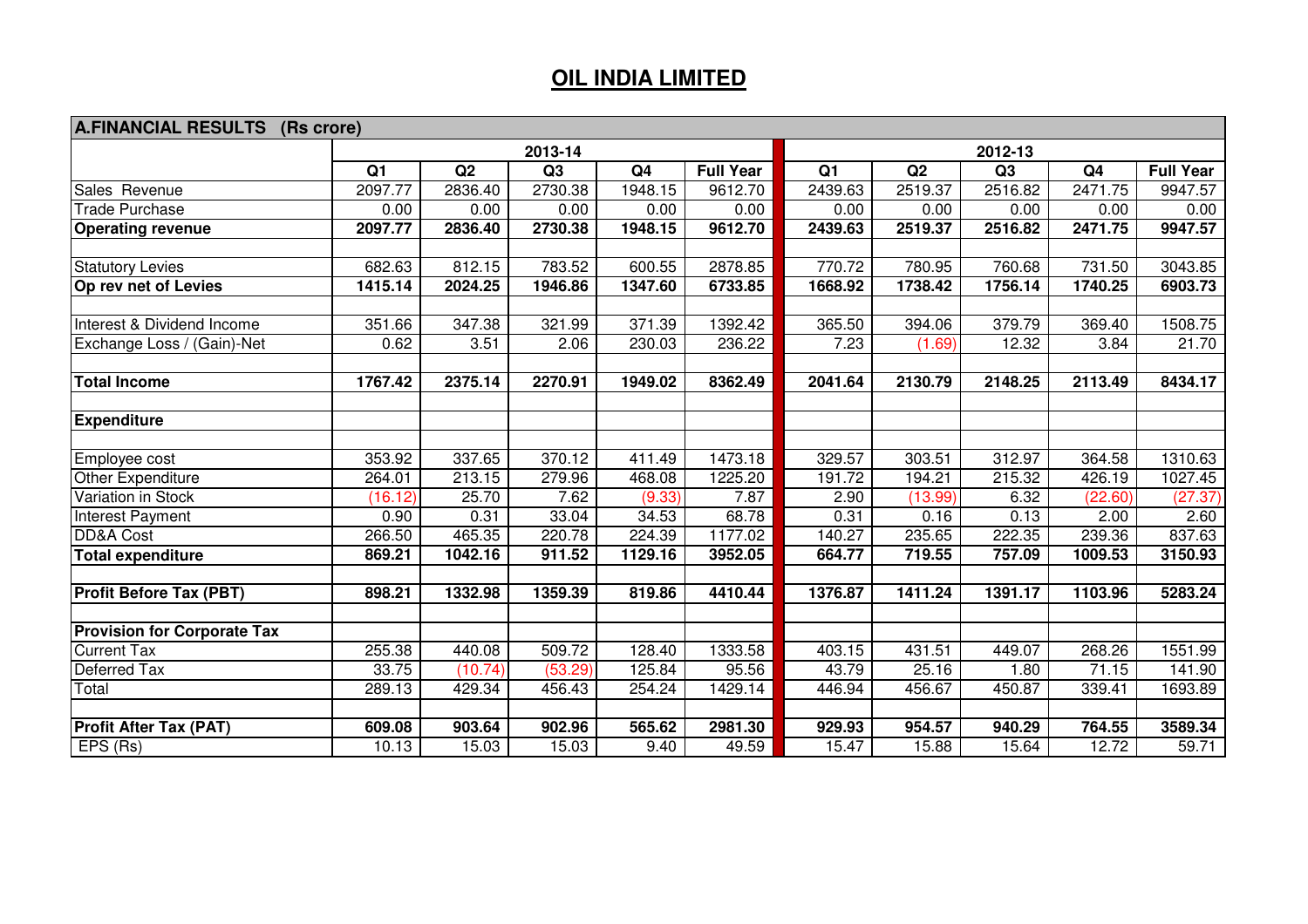| <b>B.PHYSICAL QTY</b> |                |        |                |                |                  |                |        |                |                |                  |
|-----------------------|----------------|--------|----------------|----------------|------------------|----------------|--------|----------------|----------------|------------------|
|                       |                |        | 2013-14        |                | 2012-13          |                |        |                |                |                  |
|                       | Q <sub>1</sub> | Q2     | Q <sub>3</sub> | Q <sub>4</sub> | <b>Full Year</b> | Q <sub>1</sub> | Q2     | Q <sub>3</sub> | Q <sub>4</sub> | <b>Full Year</b> |
| Production            |                |        |                |                |                  |                |        |                |                |                  |
| Crude Oil (MMT)       |                |        |                |                |                  |                |        |                |                |                  |
| - OIL                 | 0.889          | 0.904  | 0.881          | 0.776          | 3.450            | 0.932          | 0.946  | 0.907          | 0.857          | 3.642            |
| - JV                  | 0.010          | 0.009  | 0.008          | 0.008          | 0.036            | 0.010          | 0.009  | 0.010          | 0.010          | 0.039            |
| Condensate            | 0.004          | 0.003  | 0.005          | 0.004          | 0.016            | 0.005          | 0.005  | 0.004          | 0.005          | 0.020            |
| Total (incl. JV)      | 0.903          | 0.916  | 0.894          | 0.788          | 3.502            | 0.946          | 0.960  | 0.921          | 0.872          | 3.701            |
|                       |                |        |                |                |                  |                |        |                |                |                  |
| Gas (BCM)             |                |        |                |                |                  |                |        |                |                |                  |
| $ OIL$                | 0.657          | 0.666  | 0.679          | 0.624          | 2.626            | 0.626          | 0.691  | 0.675          | 0.648          | 2.639            |
| - JV                  | 0.000          | 0.000  | 0.000          | 0.000          | 0.000            | 0.000          | 0.000  | 0.000          | 0.000          | 0.000            |
| Total (incl. JV)      | 0.657          | 0.666  | 0.679          | 0.624          | 2.626            | 0.626          | 0.691  | 0.675          | 0.648          | 2.639            |
| O+OEG (MMT)           | 1.560          | 1.582  | 1.573          | 1.412          | 6.128            | 1.572          | 1.651  | 1.596          | 1.520          | 6.340            |
|                       |                |        |                |                |                  |                |        |                |                |                  |
| LPG(TMT)              | 10.663         | 11.214 | 12.252         | 12.511         | 46.640           | 9.808          | 11.905 | 12.348         | 11.949         | 46.010           |
|                       |                |        |                |                |                  |                |        |                |                |                  |
| 2.Sales               |                |        |                |                |                  |                |        |                |                |                  |
| Crude Oil (MMT)       |                |        |                |                |                  |                |        |                |                |                  |
| - OIL                 | 0.851          | 0.914  | 0.882          | 0.772          | 3.419            | 0.920          | 0.929  | 0.910          | 0.864          | 3.624            |
| - JV                  | 0.010          | 0.009  | 0.009          | 0.008          | 0.036            | 0.010          | 0.009  | 0.010          | 0.010          | 0.039            |
| Condensate            | 0.004          | 0.003  | 0.005          | 0.004          | 0.016            | 0.005          | 0.005  | 0.004          | 0.006          | 0.020            |
| Total (incl. JV)      | 0.865          | 0.926  | 0.896          | 0.784          | 3.471            | 0.935          | 0.943  | 0.924          | 0.880          | 3.683            |
| Gas Sales (BCM)       |                |        |                |                |                  |                |        |                |                |                  |
| - OIL                 | 0.522          | 0.530  | 0.545          | 0.494          | 2.090            | 0.485          | 0.548  | 0.536          | 0.511          | 2.080            |
| - JV                  | 0.000          | 0.000  | 0.000          | 0.000          | 0.000            | 0.000          | 0.000  | 0.000          | 0.000          | 0.000            |
| Total (incl. JV)      | 0.522          | 0.530  | 0.545          | 0.494          | 2.090            | 0.485          | 0.548  | 0.536          | 0.511          | 2.080            |
|                       |                |        |                |                |                  |                |        |                |                |                  |
| LPG (TMT)             | 10.270         | 11.772 | 12.197         | 12.548         | 46.787           | 10.050         | 11.446 | 12.278         | 11.919         | 45.693           |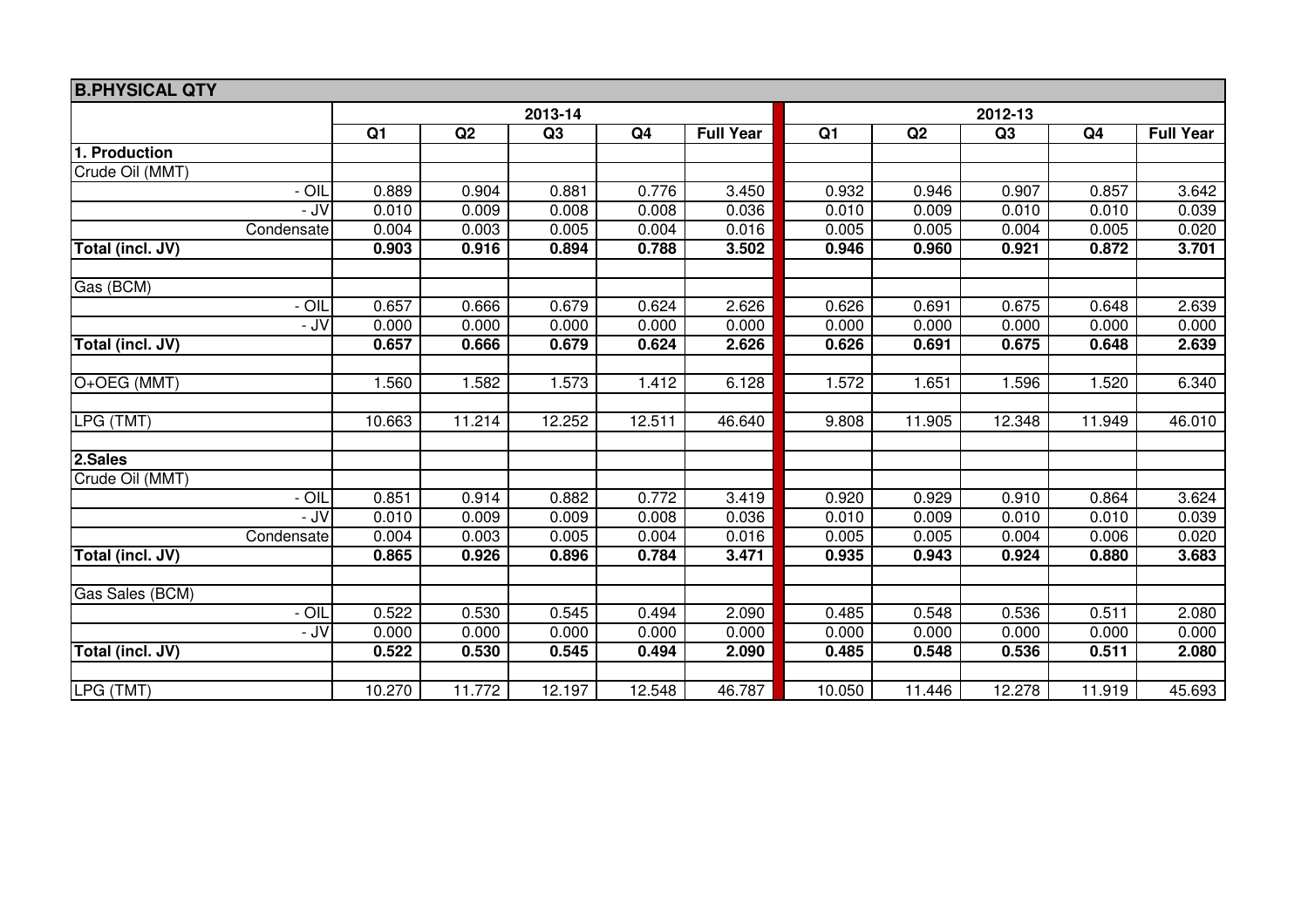| C. FINANCIAL FIGURES (Rs crore)   |                |         |                |                |                  |         |         |         |                |                  |  |
|-----------------------------------|----------------|---------|----------------|----------------|------------------|---------|---------|---------|----------------|------------------|--|
|                                   | 2013-14        |         |                |                |                  | 2012-13 |         |         |                |                  |  |
|                                   | Q <sub>1</sub> | Q2      | Q <sub>3</sub> | Q <sub>4</sub> | <b>Full Year</b> | Q1      | Q2      | Q3      | Q <sub>4</sub> | <b>Full Year</b> |  |
| <b>Crude Oil Sales</b>            |                |         |                |                |                  |         |         |         |                |                  |  |
| - Excl JV                         | 1505.70        | 2189.00 | 2071.64        | 1344.66        | 7111.00          | 1912.41 | 1916.34 | 1910.45 | 1902.47        | 7641.67          |  |
| -JV                               | 40.88          | 45.69   | 42.53          | 40.61          | 169.71           | 43.92   | 38.83   | 43.32   | 44.85          | 170.92           |  |
| Total (incl. JV)                  | 1546.58        | 2234.69 | 2114.17        | 1385.27        | 7280.71          | 1956.33 | 1955.17 | 1953.77 | 1947.32        | 7812.59          |  |
| <b>Gas Sales</b>                  |                |         |                |                |                  |         |         |         |                |                  |  |
| - Excl JV                         | 295.57         | 339.40  | 349.87         | 319.24         | 1304.08          | 257.46  | 304.30  | 296.61  | 292.29         | 1150.66          |  |
| -JV                               | 0.00           | 0.00    | 0.00           | 0.00           | 0.00             | 0.00    | 0.00    | 0.00    | 0.00           | 0.00             |  |
| Total (incl. JV)                  | 295.57         | 339.40  | 349.87         | 319.24         | 1304.08          | 257.46  | 304.30  | 296.61  | 292.29         | 1150.66          |  |
|                                   |                |         |                |                |                  |         |         |         |                |                  |  |
| <b>LPG</b>                        | 23.76          | 30.31   | 40.15          | 12.38          | 106.60           | 28.84   | 20.76   | 36.43   | 35.17          | 121.20           |  |
| Condensate                        | 24.87          | 21.29   | 31.01          | 28.94          | 106.11           | 29.33   | 31.66   | 27.53   | 32.63          | 121.15           |  |
| <b>Transportation Income</b>      | 90.10          | 87.97   | 71.78          | 79.39          | 329.24           | 61.37   | 89.83   | 99.26   | 69.17          | 319.63           |  |
| Total Excl. JV                    | 138.73         | 139.57  | 142.94         | 120.71         | 541.95           | 119.54  | 142.25  | 163.22  | 136.97         | 561.98           |  |
| JV Share                          | 0.00           | 0.00    | 0.00           | 0.00           | 0.00             | 0.00    | 0.00    | 0.00    | 0.00           | 0.00             |  |
| Total Incl. JV                    | 138.73         | 139.57  | 142.94         | 120.71         | 541.95           | 119.54  | 142.25  | 163.22  | 136.97         | 561.98           |  |
|                                   |                |         |                |                |                  |         |         |         |                |                  |  |
| <b>Sale Revenue</b>               | 1980.88        | 2713.66 | 2606.98        | 1825.22        | 9126.74          | 2333.33 | 2401.72 | 2413.60 | 2376.58        | 9525.23          |  |
|                                   |                |         |                |                |                  |         |         |         |                |                  |  |
| Claim towards Natural Gas Subsidy | 95.11          | 100.89  | 113.01         | 97.62          | 406.63           | 96.07   | 107.95  | 97.97   | 89.56          | 391.55           |  |
| Income from Services              | 21.78          | 21.85   | 10.39          | 25.31          | 79.33            | 10.23   | 9.70    | 5.25    | 5.61           | 30.79            |  |
| <b>Other Operating Income</b>     | 116.89         | 122.74  | 123.40         | 122.93         | 485.96           | 106.30  | 117.65  | 103.22  | 95.17          | 422.34           |  |
|                                   |                |         |                |                |                  |         |         |         |                |                  |  |
| <b>Revenue from operations</b>    | 2097.77        | 2836.40 | 2730.38        | 1948.15        | 9612.70          | 2439.63 | 2519.37 | 2516.82 | 2471.75        | 9947.57          |  |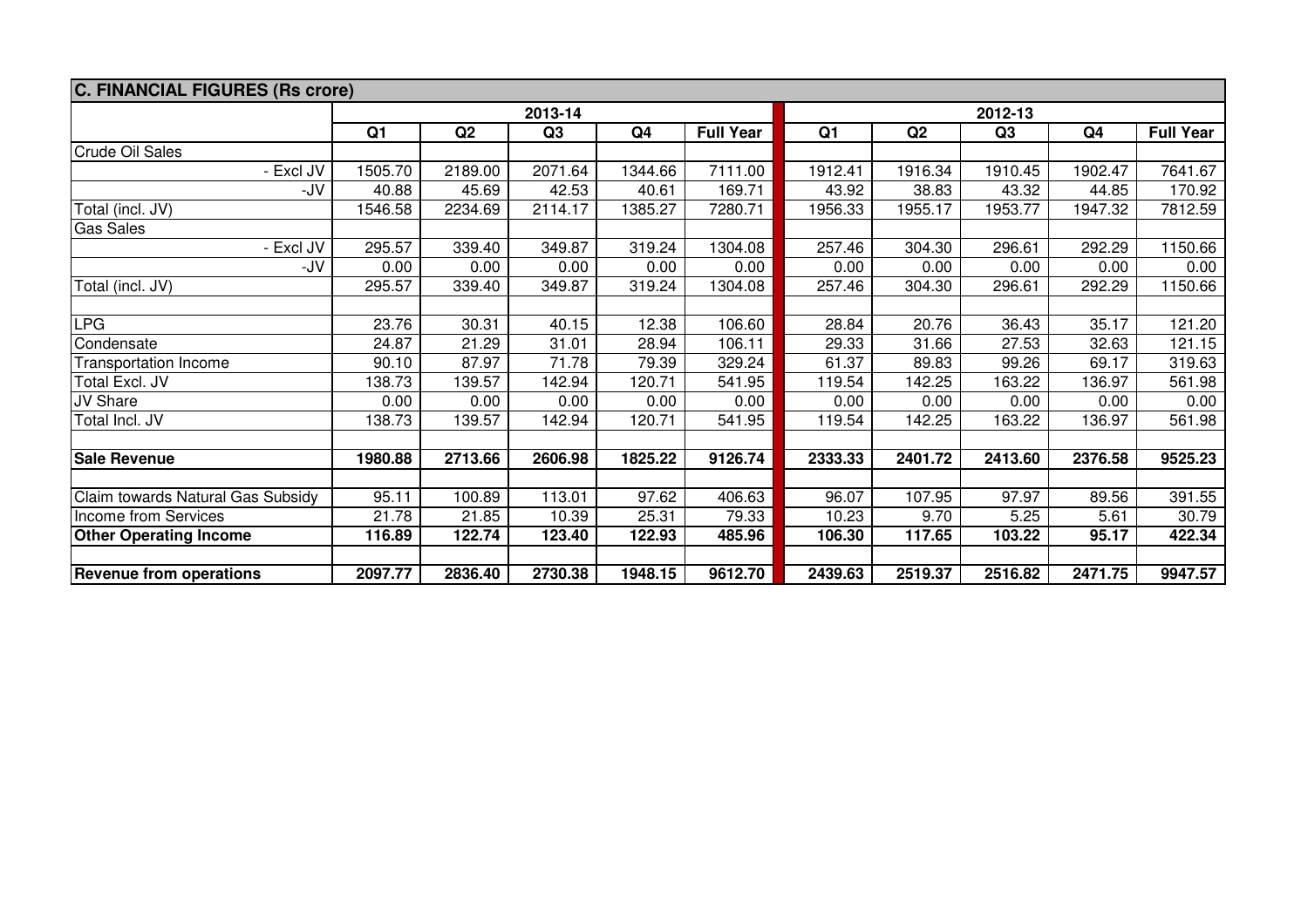| <b>D. CRUDE OIL PRICE &amp; SUBSIDY</b>                        |                 |          |          |          |                  |                 |          |          |          |                  |  |  |
|----------------------------------------------------------------|-----------------|----------|----------|----------|------------------|-----------------|----------|----------|----------|------------------|--|--|
|                                                                |                 |          | 2013-14  |          |                  | 2012-13         |          |          |          |                  |  |  |
|                                                                | $\overline{Q1}$ | Q2       | Q3       | Q4       | <b>Full Year</b> | $\overline{Q1}$ | Q2       | Q3       | Q4       | <b>Full Year</b> |  |  |
| 1. Crude Oil Price in USD/BBL                                  |                 |          |          |          |                  |                 |          |          |          |                  |  |  |
| (USD/BBL)                                                      |                 |          |          |          |                  |                 |          |          |          |                  |  |  |
| Pre - Discount                                                 | 101.88          | 108.33   | 108.11   | 106.55   | 106.40           | 109.78          | 108.63   | 108.59   | 111.44   | 109.58           |  |  |
| Less: Discount                                                 | 56.00           | 56.00    | 56.00    | 69.19    | 59.30            | 56.00           | 56.00    | 56.00    | 56.00    | 56.00            |  |  |
| Post Discount                                                  | 45.88           | 52.33    | 52.11    | 37.36    | 47.10            | 53.78           | 52.63    | 52.59    | 55.44    | 53.58            |  |  |
|                                                                |                 |          |          |          |                  |                 |          |          |          |                  |  |  |
| Post Discount-(Rs/BBL)                                         | 2566.07         | 3257.54  | 3233.43  | 2308.10  | 2849.55          | 2909.50         | 2906.23  | 2847.75  | 3002.63  | 2915.29          |  |  |
| <b>Exchange Rate</b>                                           | 55.93           | 62.25    | 62.05    | 61.78    | 60.50            | 54.10           | 55.22    | 54.15    | 54.16    | 54.41            |  |  |
|                                                                |                 |          |          |          |                  |                 |          |          |          |                  |  |  |
| 2. Impact of Under Recovery (Rs crore)                         |                 |          |          |          |                  |                 |          |          |          |                  |  |  |
| <b>Subsidy Discount</b>                                        | 1982.06         | 2233.70  | 2173.48  | 2347.60  | 8736.84          | 2015.52         | 2078.17  | 1948.76  | 1849.72  | 7892.17          |  |  |
| <b>Statutory Levies</b>                                        | 325.67          | 366.92   | 356.67   | 378.44   | 1427.70          | 331.00          | 341.37   | 318.63   | 303.35   | 1294.35          |  |  |
| Impact on PBT                                                  | 1656.39         | 1866.78  | 1816.81  | 1969.16  | 7309.14          | 1684.52         | 1736.80  | 1630.13  | 1546.37  | 6597.82          |  |  |
| Impact on PAT                                                  | 1123.03         | 1265.68  | 1204.11  | 1347.96  | 4940.78          | 1138.00         | 1174.77  | 1101.51  | 1067.44  | 4481.74          |  |  |
| 3. Upstream Share of Under Recovery (Rs crore)                 |                 |          |          |          |                  |                 |          |          |          |                  |  |  |
| <b>ONGC</b>                                                    | 12621.78        | 13796.04 | 13764.11 | 16202.36 | 56384.29         | 12345.79        | 12330.04 | 12432.56 | 12312.26 | 49420.65         |  |  |
| OIL                                                            | 1982.06         | 2233.70  | 2173.48  | 2347.61  | 8736.85          | 2015.52         | 2078.17  | 1948.76  | 1849.72  | 7892.17          |  |  |
| <b>GAIL</b>                                                    | 700.00          | 700.00   | 0.00     | 500.00   | 1900.00          | 700.00          | 700.00   | 700.00   | 587.18   | 2687.18          |  |  |
|                                                                |                 |          |          |          |                  |                 |          |          |          |                  |  |  |
| <b>Total</b>                                                   | 15303.84        | 16729.74 | 15937.59 | 19049.97 | 67021.14         | 15061.31        | 15108.21 | 15081.32 | 14749.16 | 60000.00         |  |  |
|                                                                |                 |          |          |          |                  |                 |          |          |          |                  |  |  |
| 4. Distribution of Upstream Share of Under Recovery (Rs crore) |                 |          |          |          |                  |                 |          |          |          |                  |  |  |
| <b>IOCL</b>                                                    | 8151.77         | 8634.14  | 8261.30  | 9626.38  | 34673.59         | 8041.06         | 8143.85  | 8142.38  | 7699.66  | 32026.95         |  |  |
| <b>BPCL</b>                                                    | 3666.36         | 4186.63  | 3971.31  | 3752.48  | 15576.78         | 3662.61         | 3617.69  | 3601.83  | 5989.68  | 16871.81         |  |  |
| <b>HPCL</b>                                                    | 3485.71         | 3908.97  | 3704.98  | 5671.11  | 16770.77         | 3357.64         | 3346.67  | 3337.11  | 1172.64  | 11214.06         |  |  |
|                                                                |                 |          |          |          |                  |                 |          |          |          |                  |  |  |
| <b>Total</b>                                                   | 15303.84        | 16729.74 | 15937.59 | 19049.97 | 67021.14         | 15061.31        | 15108.21 | 15081.32 | 14861.98 | 60112.82         |  |  |
|                                                                |                 |          |          |          |                  |                 |          |          |          |                  |  |  |
| 5. Distribution of OIL's Share of Under Recovery (Rs crore)    |                 |          |          |          |                  |                 |          |          |          |                  |  |  |
| <b>IOCL</b>                                                    | 1037.94         | 1034.95  | 960.74   | 984.04   | 4017.67          | 1417.71         | 962.80   | 900.75   | 1187.89  | 4469.15          |  |  |
| <b>BPCL</b>                                                    | 944.12          | 1198.75  | 1212.74  | 1363.57  | 4719.18          | 597.81          | 1115.37  | 1048.01  | 661.83   | 3423.02          |  |  |
| <b>HPCL</b>                                                    | 0.00            | 0.00     | 0.00     | 0.00     | 0.00             | 0.00            | 0.00     | 0.00     | 0.00     | 0.00             |  |  |
| <b>Total</b>                                                   | 1982.06         | 2233.70  | 2173.48  | 2347.61  | 8736.85          | 2015.52         | 2078.17  | 1948.76  | 1849.72  | 7892.17          |  |  |